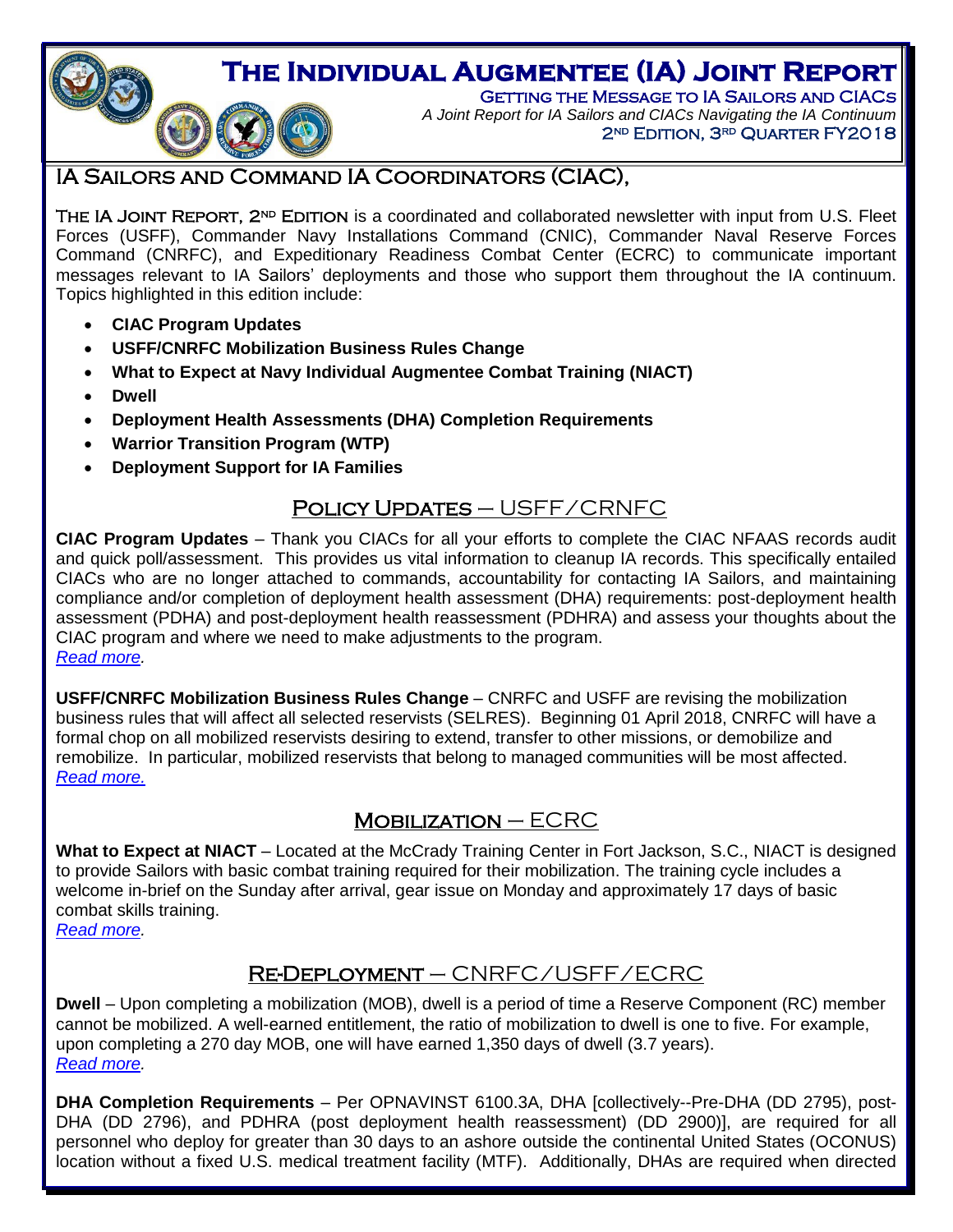by the geographic combatant commander (CCDR), service component commander, or commander exercising operational control. *[Read more.](#page-3-1)*

**Warrior Transition Program (WTP)** – WTP was established to ensure returning IA Sailors are prepared to transition from the stresses of military deployment. Currently, the three to four WTP third location decompression (TLD), located in Sembach, Germany, is mandatory for all IAs deployed for 30 days or more in the CENTCOM and AFRICOM AORs. *[Read more.](#page-4-0)*

### FLEET & FAMILY SERVICES  $-$  CNIC

**Deployment Support for IA Families** – The deployment support program strengthens commands, Sailors and their families by ensuring readiness and preparedness to meet the challenges posed by increased operating tempo (OPTEMPO), ongoing deployments and Individual Augmentee assignments. Equally important, it addresses the need for family and community resiliency with access to relevant prevention and enrichment programs to get to and stay in operational stress control (OSC) mission-ready green. *[Read more.](#page-4-1)*

#### $FEEDBACK - USFF$

Your suggestions for improving the IA process and/or the CIAC program are greatly appreciated. Please send any feedback to: *[USFF IA Support](mailto:usff.ia.fct@navy.mil)*.

#### Information You Need to Know!

- *[Navy IA website](http://www.ia.navy.mil/)*
- *[ECRC website](http://www.ecrc.navy.mil/)*
- *[CNIC website](http://www.cnic.navy.mil/)*
- *[CNRFC N35 SharePoint Page](https://private.navyreserve.navy.mil/cnrfc/N-Codes/N3)*
- *[CNIC Family Connection –](https://www.cnic.navy.mil/ffr/family_readiness/fleet_and_family_support_program.html) March 2018 (and archived versions)*
- *FY2018 [Returning Warrior Workshop \(RWW\) Schedule](http://www.public.navy.mil/ia/Pages/rww.aspx)*
- *[Deployment Health Assessment \(DHA\) website](http://www.dha.navy.mil/)*
- *[Navy IA Hall of Honor & In Memoriam](http://www.ia.navy.mil/)*
- *[Navy IA Mobile Apps](http://www.public.navy.mil/ia/Pages/mobile.aspx)*
- **Emergency Numbers:** 
	- *ECRC [24/7 Family Hotline:](mailto:ecrc.fs.fct@navy.mil)* 1-877-364-4302
	- *[American Red Cross:](http://www.redcross.org/)* 1-866-438-4636
	- *[Military OneSource:](http://www.militaryonesource.com/)* 1-800-342-9647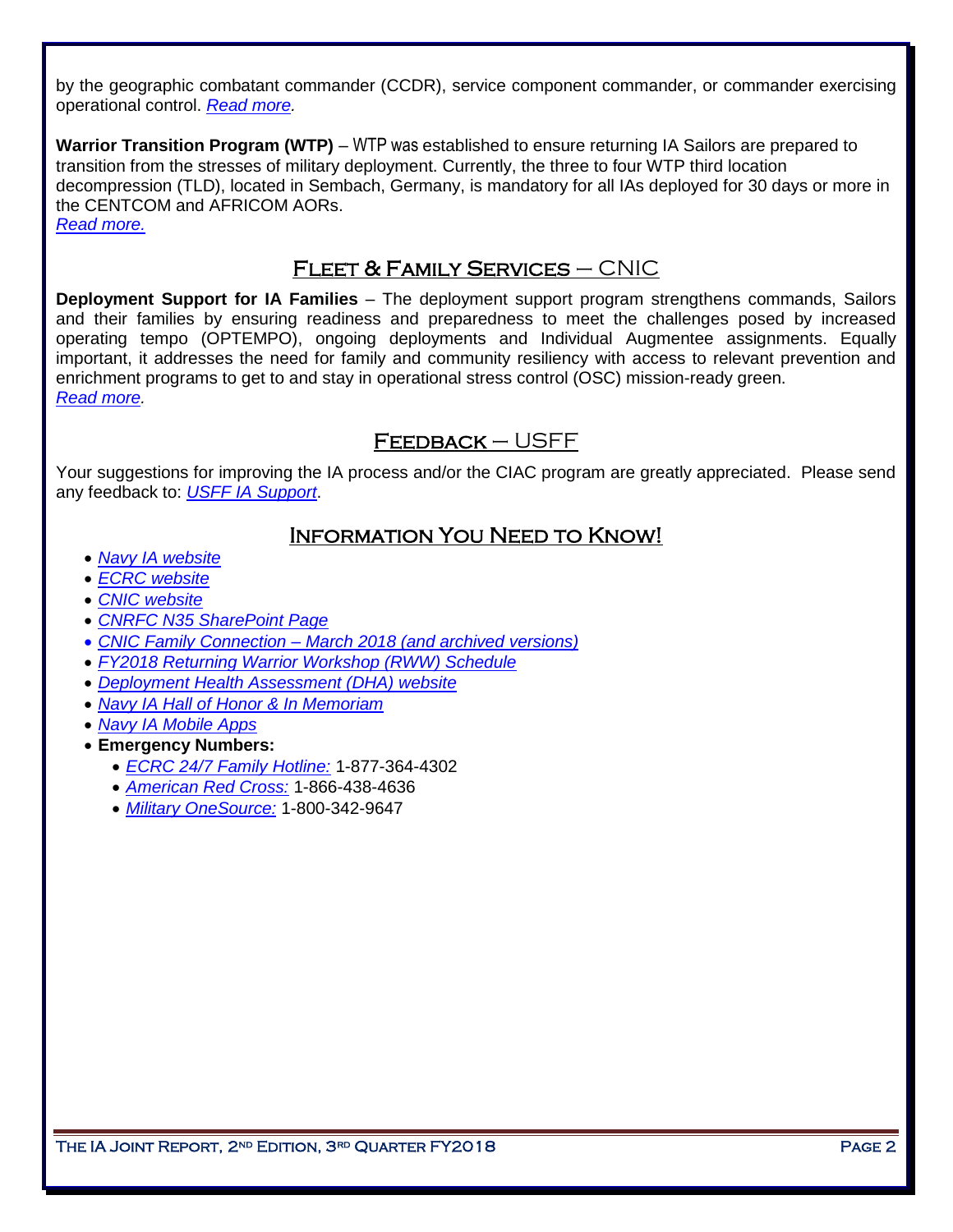## POLICY UPDATES - USFF

<span id="page-2-0"></span>**CIAC Program Updates** – Thank you CIACs for all your efforts to complete the CIAC NFAAS records audit and quick poll/assessment. This provides us vital information to cleanup IA records (CIACs who are no longer attached to commands, accountability for contacting IA Sailors, and maintaining compliance and/or completion of deployment health assessment requirements-PDHA & PDHRA) as well as assess your thoughts about the CIAC program and where we need to make adjustments to the program.

As we have provided in CIAC NFAAS Training over the last few months, the CIAC contact within periodicity has been changed in NFAAS from 30 to 60 days, although 100% of the IA files are not reflecting the change. This will be complete in the next software release. Remember, if your file is 30 days or 60 days, conform to the periodicity stated otherwise you will be overdue. Also, NFAAS will be reflecting CIAC Sailor contact for 6 months following actual return date from nine months. The CIAC quick poll/assessments we received are being utilized to refine recommendations for CIAC program updates. *[Front page](#page-0-0)*

<span id="page-2-1"></span>**USFF/CNRFC Mobilization Business Rules Change** – USFF and CNRFC are revising the mobilization business rules that will affect all SELRES. Beginning 01 April 2018, CNRFC will have a formal chop on all mobilized reservists desiring to extend, transfer to other missions, or demobilize and remobilize. In particular, mobilized reservists that belong to managed communities will be most affected.

Published business rules regarding CNRFC's increased oversight of mobilizations will be available in April. These rules will limit the time that Reservists can remain mobilized to fill billets throughout the continental United States (CONUS). USFF and CNRFC will evaluate each request and consider (but not limited to) mission criticality and community input, while also considering members' desires. During a six-month period to transition into these restrictions, existing approved extensions, line transfers, and remobilizations will be honored.

Ahead of published business rules, any member on mobilization orders considering an extension, line transfer, or demobilization/remobilization, should contact their mission IA manpower representative or *[USFF IA Sailor](mailto:usff.ia.fct@navy.mil)  [Support](mailto:usff.ia.fct@navy.mil)* to determine if this policy affects them. *[Front page](#page-0-0)*

## $M$ OBILIZATION – ECRC

<span id="page-2-2"></span>**What to Expect at NIACT –** Located at the McCrady Training Center in Fort Jackson, S.C., NIACT is designed to provide Sailors with basic combat skills training required for their mobilization. The training cycle includes a welcome in-brief on the Sunday after arrival, gear issue on Monday and approximately 17 days of basic combat skills training.

Some of the current curriculum includes M4 & M9 weapon qualification, first aid/tactical combat casualty care, land navigation, counter-improvised explosive devices (C-IED), and an introduction to Army culture.

Some frequently asked questions: *How will I get to NIACT?*

- Personnel reporting to NIACT immediately following their processing at ECRC will have transportation provided for them.
- Sailors traveling individually are responsible for transportation from the airport to McCrady Training Center and should ARRIVE NO LATER THAN 1500 on SATURDAY!

*Where will we stay while on base?*

Personnel will stay in open bay barracks.

THE IA JOINT REPORT, 2<sup>nd</sup> Edition, 3<sup>rd</sup> Quarter FY2018 Page 3 Page 3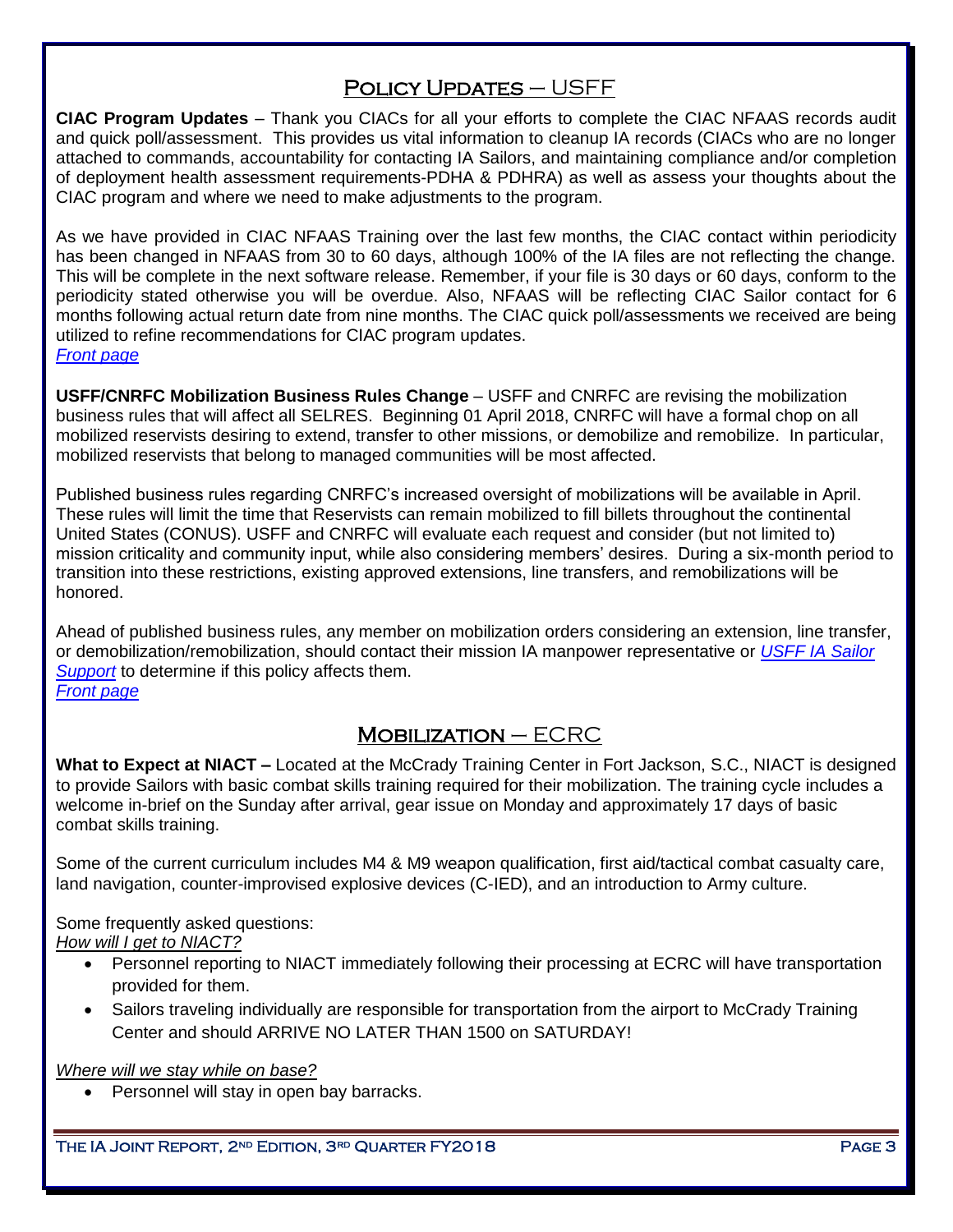#### *What should I bring?*

- Come prepared to depart Ft. Jackson for overseas movement!
- Bring towels, shower shoes and a lock for your locker for in the barracks.
- Authorized military gear and equipment will be issued. Do not buy extra equipment you may not need or may not be authorized to wear.
- Bring a set of civilian clothes (for traveling purposes).
- Bring a 90 day supply of all prescription medications with you—have refills for them, if needed.
- Bring a copy of your current eyeglass prescription or wear your most current prescription glasses.
- You may bring laptops, MP3 players and other electronics of this nature at your own risk. These items ARE NOT allowed on ranges during any training evolutions. Cameras are allowed, but use is HIGHLY RESTRICTED.

Please view the *[NIACT](https://www.youtube.com/watch?v=iJs7qaf0JD4) video* for a glimpse of what you will experience there. *[Front page.](#page-0-0)*

## Re-Deployment – CNRFC/USFF/ECRC

<span id="page-3-0"></span>**Dwell** – Upon completing a MOB, dwell is a period of time a RC member cannot be mobilized. A well-earned entitlement, the ratio of MOB to dwell is one to five. For example, upon completing a 270 day MOB, one will have earned 1,350 days of dwell (3.7 years).

Expiration of dwell can be verified by reviewing individual mobilization status (IMS) code history in the Navy reserve readiness module (NRRM). RD2 is the IMS code marking a member currently in dwell. Dwell expiration is system generated in the Navy Standard Integrated Personnel System (NSIPS) and annotated by the IMS code RDA (dwell time has expired).

If a member is volunteering for a mobilization inside of dwell, a voluntary waiver agreement (VWA) *[\(NAVPERS](http://www.public.navy.mil/IA/Documents/VWA-NAVPERS1300-25.pdf)  [1300/25\)](http://www.public.navy.mil/IA/Documents/VWA-NAVPERS1300-25.pdf)* must be signed.

Keep in mind, a member can be identified for MOB within the dwell period, as long as the ready load date (RLD) is scheduled to commence after the expiration of dwell. This policy also applies to deferment; TS1 (affiliated within 6 months of release from active duty) and AS1 (affiliated within 7-12 months of release from active duty) manpower availability status (MAS) codes. *[Front page](#page-0-0)*

<span id="page-3-1"></span>**DHA Completion Requirements** – Per OPNAVINST 6100.3A, DHA [collectively--Pre-DHA (DD 2795), Post-DHA (DD 2796), and PDHRA (Post Deployment Health Reassessment) (DD 2900)], are required for all personnel who deploy for greater than 30 days to an ashore OCONUS location without a fixed U.S. medical treatment facility (MTF). Additionally, DHAs are required when directed by the geographic combatant commander (CCDR), service component commander, or commander exercising operational control.

Pre-DHA must be completed no earlier than 120 days prior to deployment; Post-DHA must be completed within 30 days of deployment return date; PDHRA must be completed between 90-180 days after deployment return date. If any assessments are completed outside the periodicity windows, they are considered noncompliant. To complete the DHAs go to *[eDHA.](https://data.nmcphc.med.navy.mil/EDHA/)*

Frequent deployers are service members who deploy for more than one 30 day period in 12 months. These personnel will receive the PDHRA (DD 2900) concurrent with their annual periodic health assessment (PHA). Therefore, frequent deployers do not need to complete PDHRA within a 90-180 day post return window.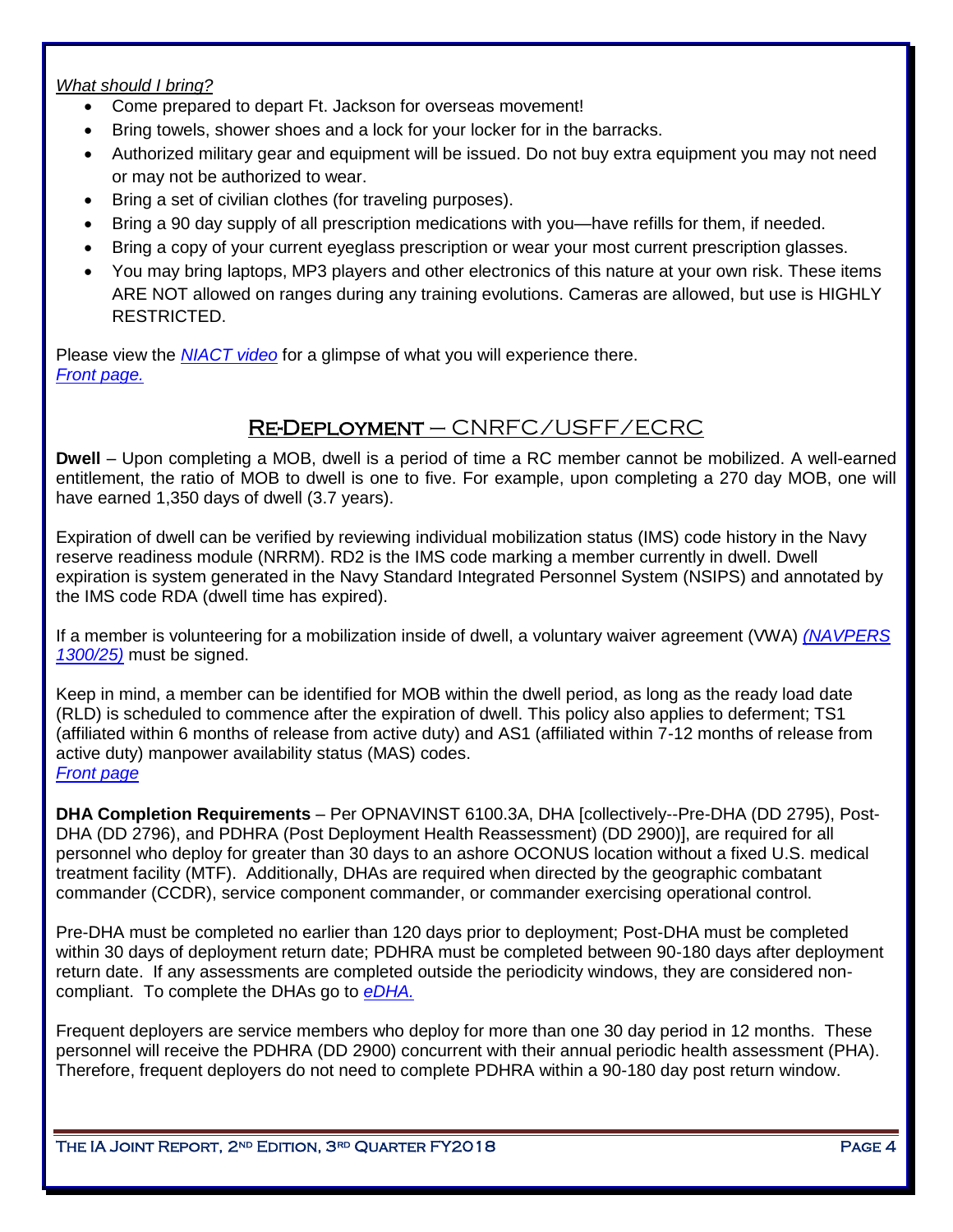It is very important for IAs, CIACs, as well as independent duty corpsmen (IDC) to understand the completion (actual completion of PDHA/PDHRA) and compliance (completed within the required timeframes for each) rules regarding DHA. DHAs are a vital mechanism to identify the potential for consequences of unaddressed health needs associated with exposure to physical and environmental health hazards during deployment. Ultimately, parent commands and NOSCs are responsible to ensure that their Sailors complete these DHAs.

Both DHA and NFAAS training are offered monthly by USFF. For information visit the *[DHA website](http://www.public.navy.mil/ia/dha/)* or *[USFF](mailto:usff.dha.fct@navy.mil)  [DHA Support](mailto:usff.dha.fct@navy.mil)* or *[NFAAS homepage](https://navyfamily.navy.mil/)* for training dates*. [Front page](#page-0-0)*

<span id="page-4-0"></span>**Warrior Transition Program (WTP)** – WTP was established to ensure returning IA Sailors are prepared to transition from the stresses of military deployment. Currently, the three to four day WTP third location decompression (TLD) program is located in Sembach, Germany, and mandatory for all IAs deployed for more than 30 days to CENTCOM and AFRICOM AORs.

WTP is designed to help reduce deployment stress and allow service members to take a deep breath. It allows time to decompress from high stress workload environments and provides time to relax and prepare for your return home to reintegrate with families, careers, communities and parent commands. Service members fulfill redeployment requirements established (gear turn-in, deployment health assessments, and workshops). It provides a venue to discuss deployment with your peers. There are structured and unstructured elements of WTP with ample down time. It is not R&R, leave, or demobilization processing.

Service members in IA billets that do not require WTP-TLD will participate in a shorter program conducted at ECRC during the redeployment process called WTP-Light. Review the details on *[WTP-TLD and WTP-Light.](http://www.public.navy.mil/IA/Pages/R3_RC_ISTOP.aspx) [Front page](#page-0-0)*

## Fleet & Family Services – CNIC

<span id="page-4-1"></span>**Deployment Support** – The deployment support program strengthens commands, Sailors and their families by ensuring readiness and preparedness to meet the challenges posed by increased OPTEMPO, ongoing deployments and IA assignments. Equally important, it addresses the need for family and community resiliency with access to relevant prevention and enrichment programs to get to and stay in OSC mission-ready green.

The Navy's OSC program has been integrated into all fleet and family support program (FFSP) trainings and briefs to heighten command awareness regarding reintegration challenges. This model normalizes stress responses by and provides commands, Sailors, and family members the tools necessary to assist returning warriors with the reintegration process.

#### **IA Sailor, Spouse and Family Member Support**

- The Individual Deployment Support (IDS) program provides support, information and referral services to IA Sailors and their families through outreach calls and discussion groups.
- The Navy Family Accountability and Assessment System (NFAAS) IDS module is a standardized Navy database for fleet and family support center (FFSC) individual deployment support specialists (IDSS) to provide outreach by contacting designated IA family members on a monthly basis throughout the deployment cycle.
- IDSS proactively support IAs and their families throughout the deployment cycle and for a minimum of 180 day post deployment.
- The Family Connection Newsletter for families of deployed Sailors provides current resources and information. Produced monthly, the electronic publication is disseminated via fleet & family support program (FFSP) website, email, facebook, ombudsman registry, FFSC as well as links on NFAAS and IA websites. Emergency preparedness and crisis response is provided by FFSC staff.

THE IA JOINT REPORT, 2<sup>nd</sup> Edition, 3<sup>rd</sup> Quarter FY2018 Page 5 and 2010 Page 5